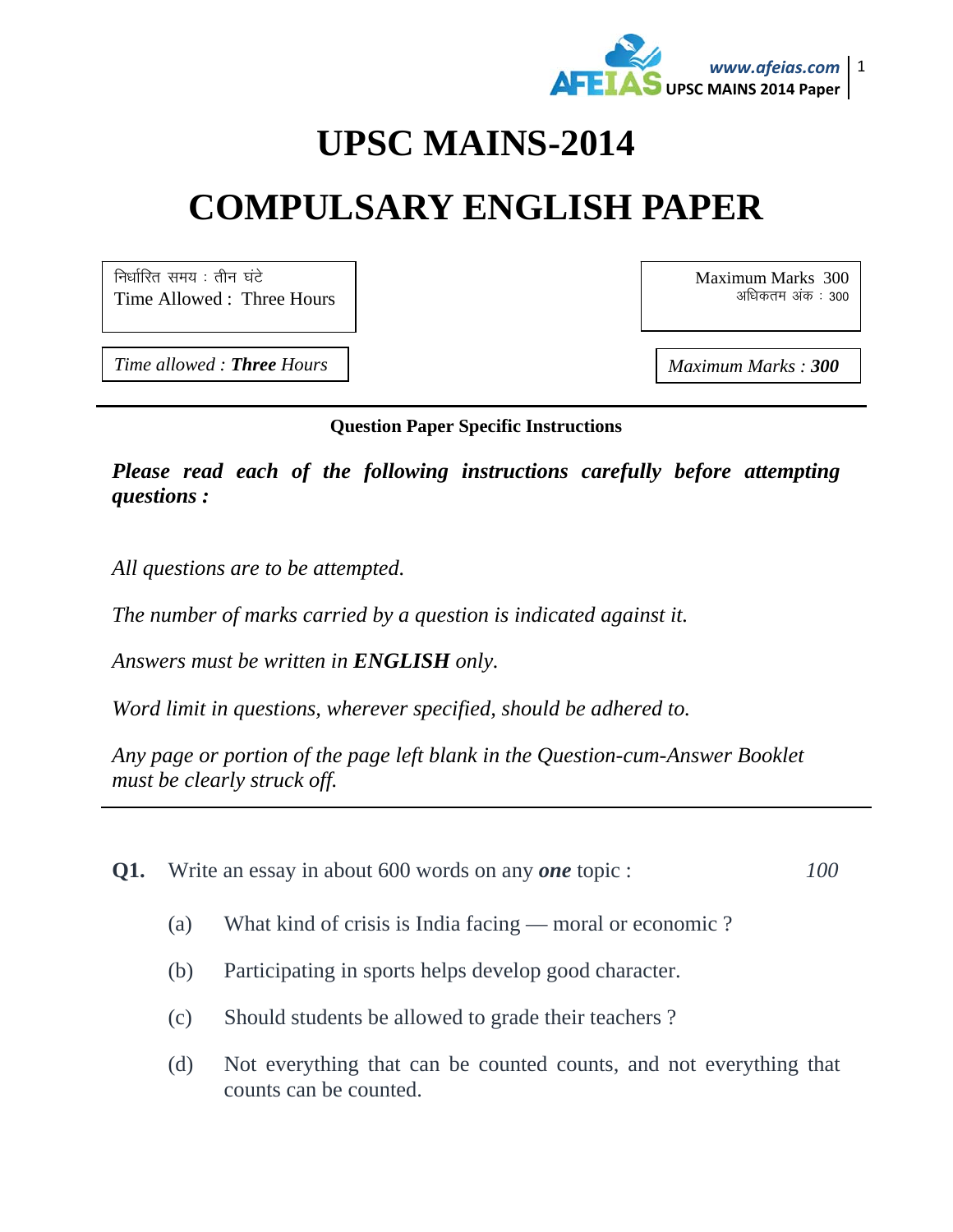

 $\gamma$  the passage below and write your answers to the questions that follow in clear, correct and concise language : *5×15=75 C-DRN-N-GOHC* 

A complete reading program, therefore, should include four factors : at least one good book each week, a newspaper or news magazine, magazines of comment and interpretation, and book reviews. If you keep feeding your intelligence with these four foods, you can be sure that your brain cells will be properly nourished. To this must be added the digestive process that comes from your own thinking and from discussion with individuals or groups.

It is often desirable to make books that you own personally part of your mind by underlining or by marking in the margin the more important statements. This will help you to understand the book as you first read it, because out of the mass of details you must have selected the essential ideas. It will help you to remember better the gist of the book, since the physical act of underlining, with your eyes on the page, tends to put the thought more firmly into your brain cells. It will save time whenever you need to refer to the book.

Above all, never forget that creative intelligence is correlation of facts and ideas, not mere memorizing. What counts is what you can do with your knowledge, by linking it with other things you have studied or observed. If you read Plutarch's life of Julius Caeser, think how his rise to political power paralleled the technique of Adolf Hitler, or that of your local political boss. If you read a play by Shakespeare, think how his portrayal of the characters helps you to understand someone you know. In everything you read, keep at the back of your mind what it means to your life here and now, how it supports or challenges the things you were taught in school, in church and at home, and how the wisdom you get from books can guide you in your thinking, in your career, in your voting as a citizen and in your personal morals.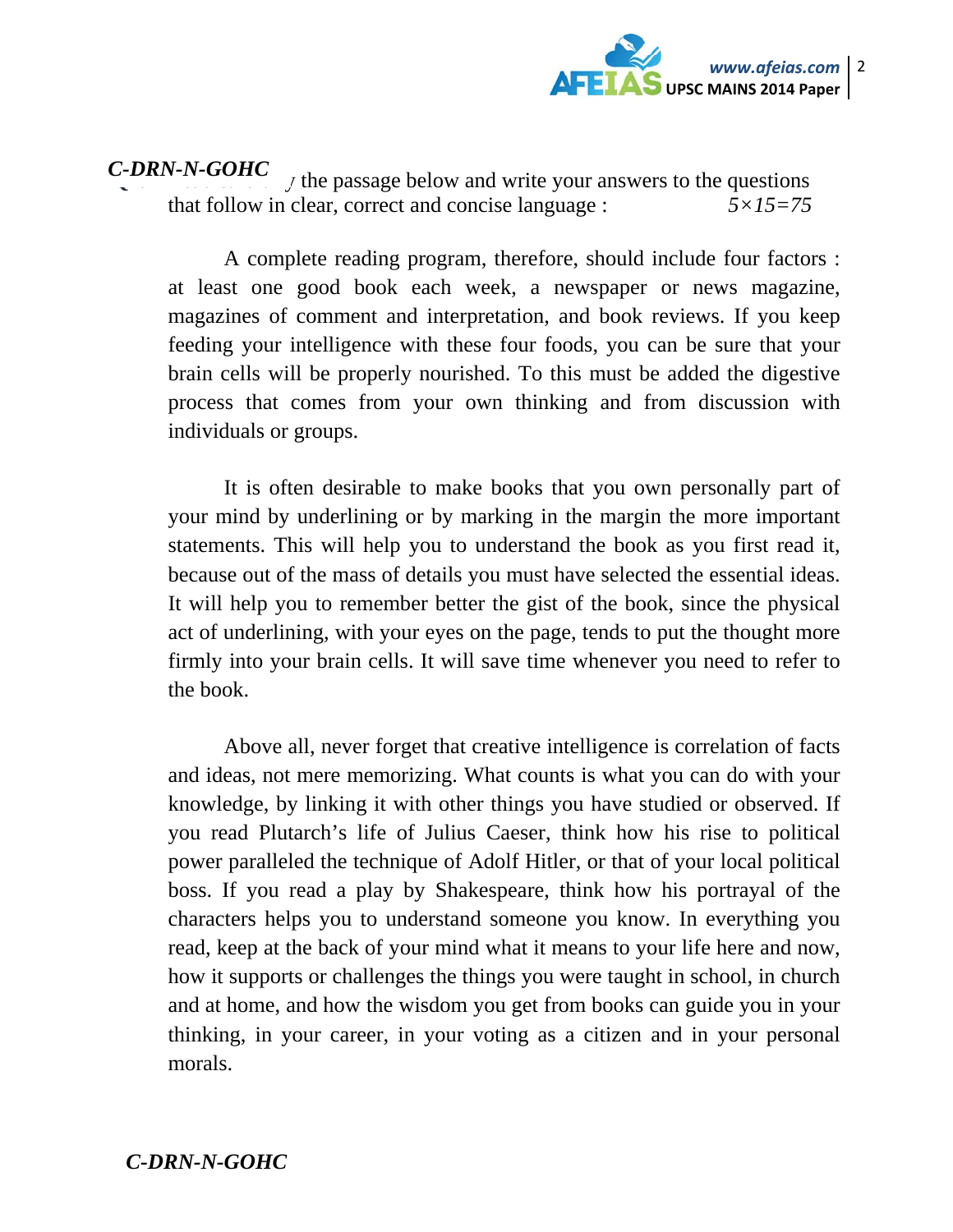

#### *Questions :*

| (a) | What are the four things required for a complete reading program and why?                                                                                   | 15 |
|-----|-------------------------------------------------------------------------------------------------------------------------------------------------------------|----|
| (b) | What else is required to feed your intelligence?                                                                                                            | 15 |
| (c) | Why does the writer recommend underlining or marking in the margin                                                                                          |    |
|     | the more important statements?                                                                                                                              | 15 |
| (d) | What use can you put your knowledge to?                                                                                                                     | 15 |
| (e) | How can what you learn from books help you in your life?                                                                                                    | 15 |
| Q3. | Make a precis of the following passage in about one-third of its length.<br>Please do no give a title to it. Précis should be written in your own language. | 75 |

If this century has, in the famous phrase, made the world safe for democracy, the next challenge is to make a world safe for diversity. It is in India's interest to ensure that the world as a whole must reflect the idea that is already familiar to all Indians — that it shouldn't matter what the colour of your skin is, the kind of food you eat, the sounds you make when you speak, the God you choose to worship (or not), so long as you want to play by the same rules as everybody else, and dream the same dreams. It is not essential in a democratic world to agree all the time, as long as we agree on the ground rules of how we will disagree. These are the global principles we must strive to uphold if we are to be able to continue to uphold them securely at home.

We want a world that gives us the conditions of peace and security that will permit us to grow and flourish, safe from foreign depredations but open to external opportunities. Whether global institutions adapt and revive will be determined by whether those in charge are capable of showing the necessary leadership. Right now many of us would suggest that there is a global governance deficit. Reversing it would require strong leadership in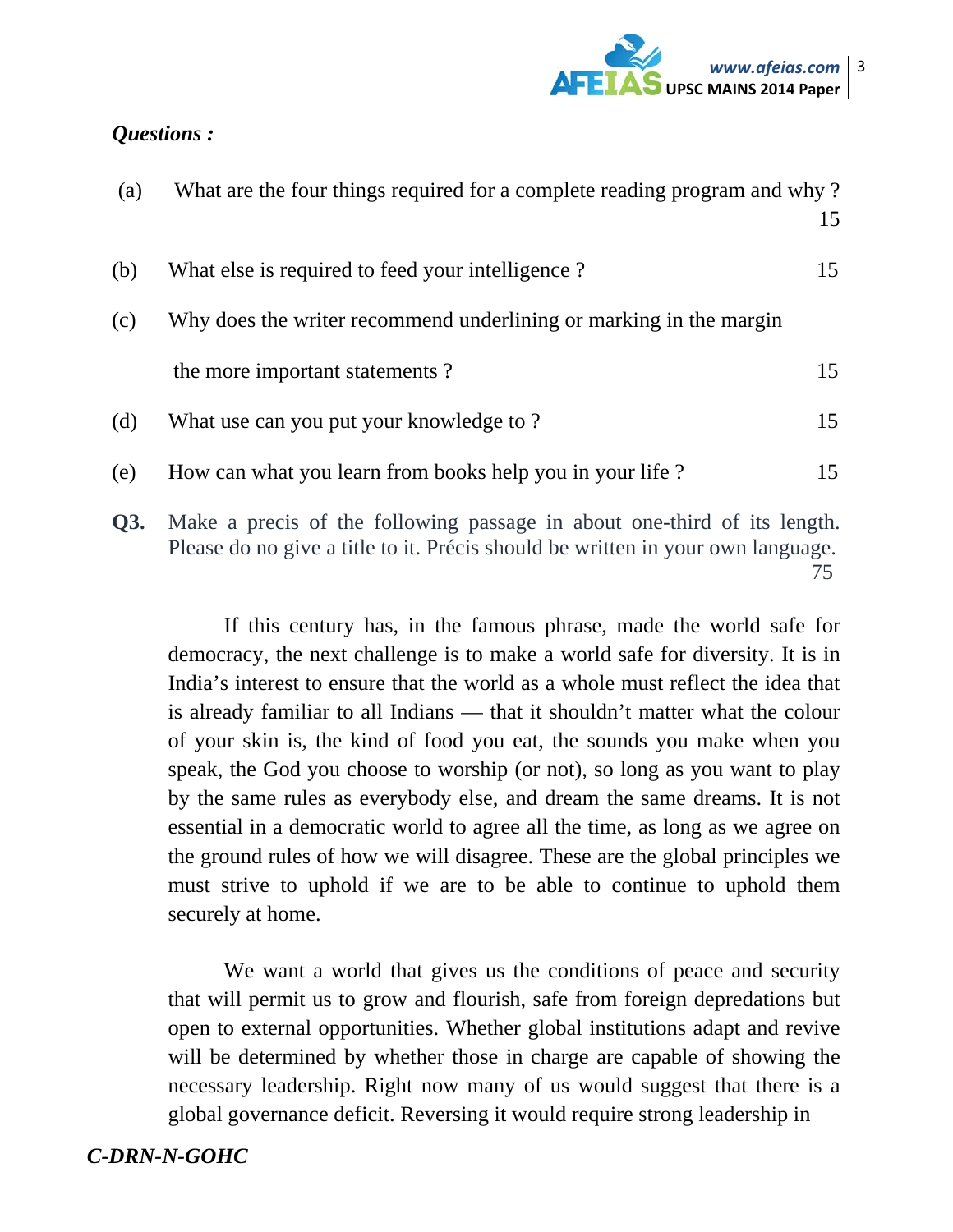

the international community by a number of powers, including the emerging ones. India is an obvious contender to provide some of that leadership. India should aim not just at being powerful – it should set new standards for what the powerful must do.

This is a huge challenge, and one to which India must rise. An analogy from another field is not encouraging; many would argue that India has not acquitted itself well when given the chance to have global impact in one domain — that of the sport of cricket, where India accounts for more than 80 percent of the game's revenues and perhaps 90 percent of its viewership, giving it an impact on the sport that no country can rival. Clearly, international opinion does not believe that in its domination of world cricket, India has set new standards for what the powerful must do. Broadening the analogy to global geopolitics, one could well say : India, your world needs you.

So India must play its due part in the stewardship of the global commons (including everything from the management of the Internet to the rules governing the exploitation of outer space). We can do it. India is turning increasingly outward as a result of our new economic profile on the global stage, our more dispersed interests around the world, and the reality that other countries, in our neighbourhood as well as in Africa, are looking to us for support and security. India has the ability and the vision to promote global partnerships across the broad range of its interests; it only needs to act.

The world economic crisis should give us an opportunity to promote economic integration with our neighbours in the subcontinent who look to the growing Indian market to sell their goods and maintain their own growth. But as long as South Asia remains divided by futile rivalries, and some continue to believe that terrorism can be a useful instrument of their strategic doctrines that is bound to remain a distant prospect. We in South Asia need to look to the future, to an interrelated future on our subcontinent, where geography becomes an instrument of opportunity in a mutual growth story,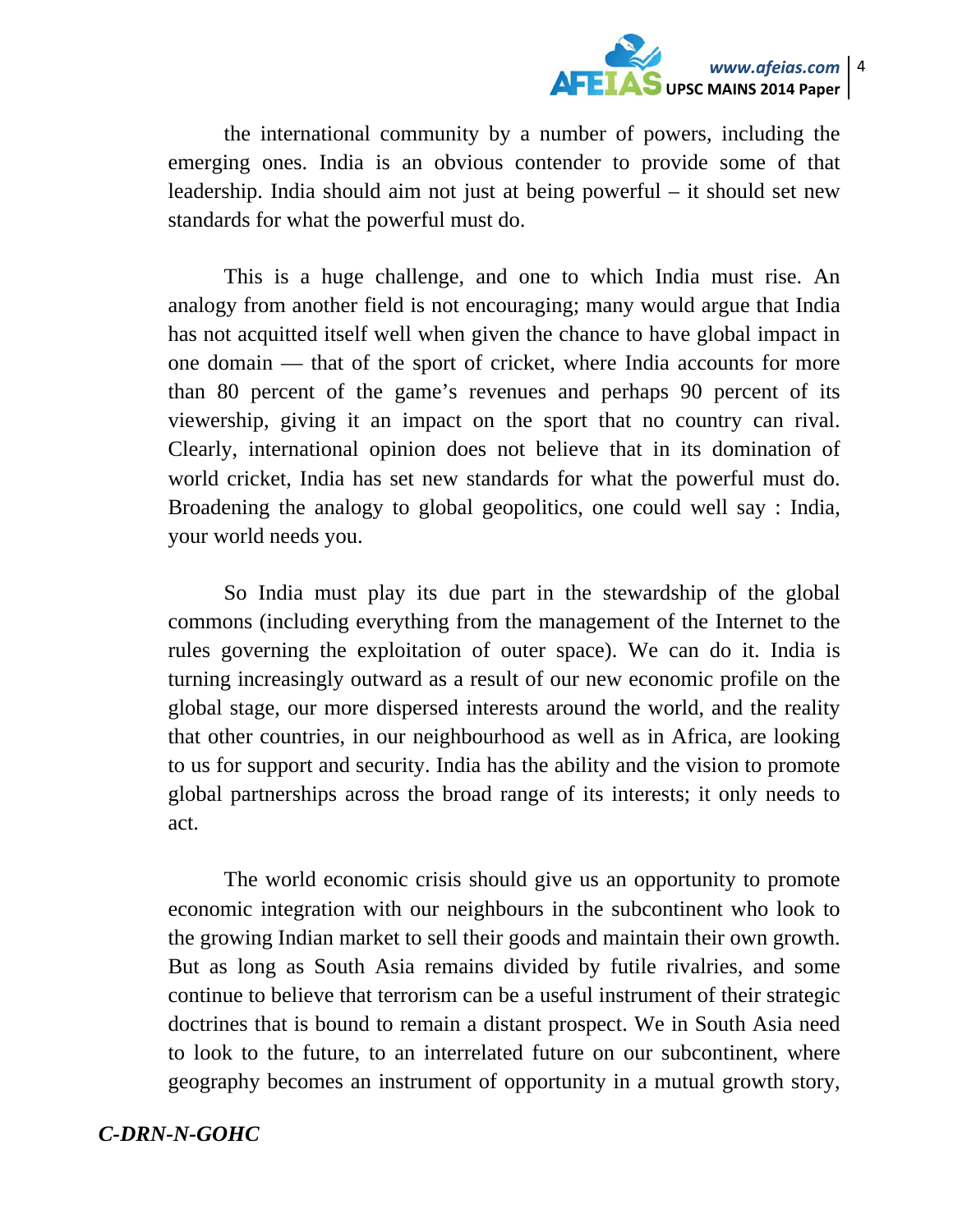

where history binds rather than divides, where trade and cross-border links flourish and bring prosperity to all our people. (603 words)

**Q4.(a)** Rewrite the following sentences after making necessary corrections. Please

do not make unnecessary changes in the original sentence. *1*x*10=10*

- (i) School is very near my home.
- (ii) They never fail who die in great cause.
- (iii) It rained an hour before.
- (iv) He wrote a most complete account of his travels.
- (v) Either of these three answers is incorrect.
- (vi) You will be late until you hurry.
- (vii) He is seldom or ever absent from school.
- (viii) The colours so passed off one another that she could not distinguish them.
- (ix) The general as well as his soldiers were killed in the battle.
- (x) The boat was drowned.

**(b)** Supply the missing word : *1*x*5=5* 

- (i) If you see him give him message.
- (ii) I hope to reach the station an hour at the outside.
- (iii) Rustam and Sohrab, there were three other boys present.
- (iv) Invalids are not capable continued exertion.
- (v) he had not paid his bills, his electricity was cut off.

### *C-DRN-N-GOHC*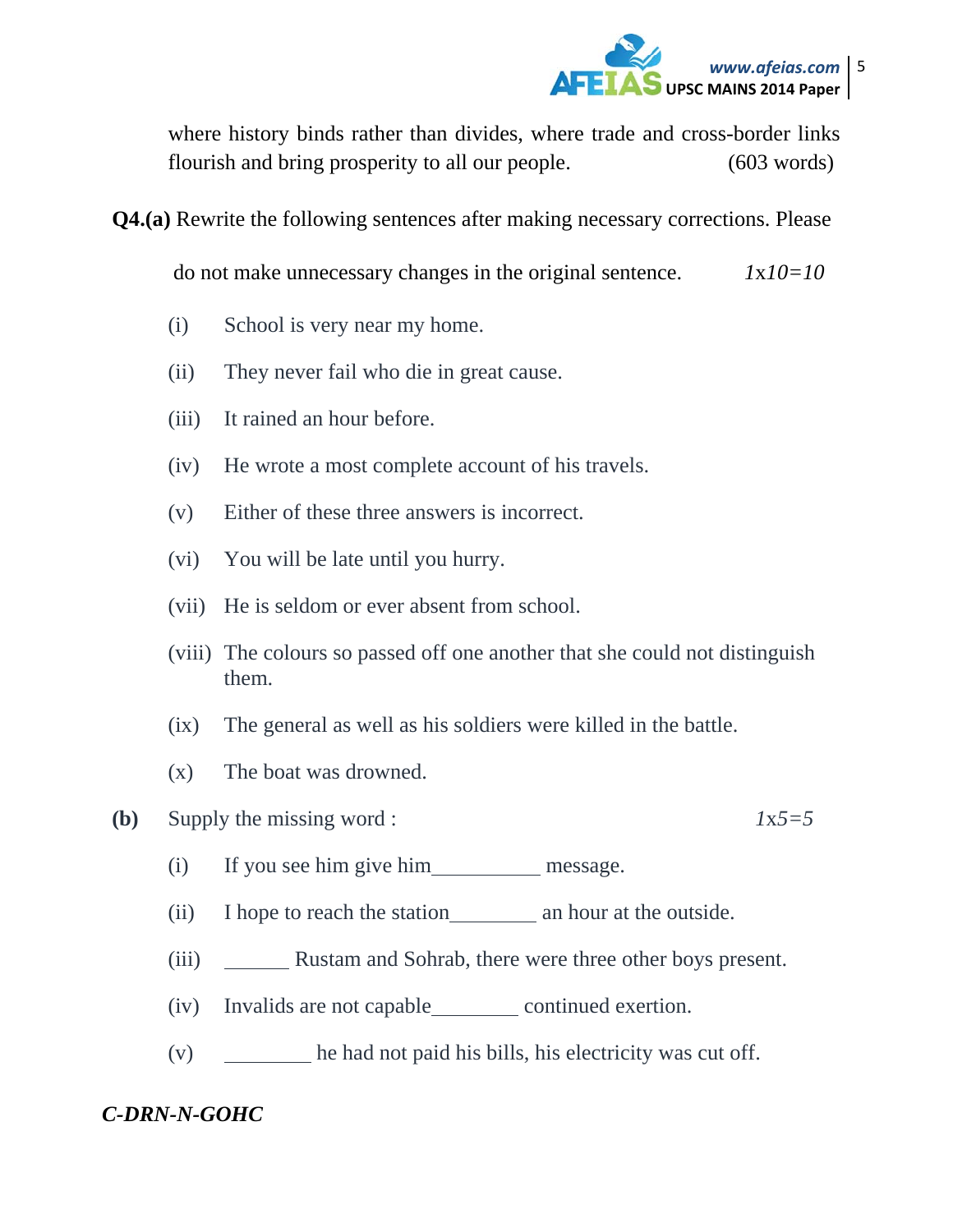

**(c)** Use the correct forms of the verbs in brackets : *1*x*5=5* 

- (i) His company is greatly  $\_\_\_\_\_\$ after. (seek)
- (ii) His courage him. (forsake)
- (iii) The terrified people to the mountains. (flee)
- (iv) The police no stone unturned to trace the culprits. (leave)
- (v) The robber him a blow on the head. (strike)
- **(d)** Write the antonyms of the following : *1*x*5=5*
	- (i) Ability
	- (ii) Precise
	- (iii) Constructive
	- (iv) Extravagant
	- (v) Pretentious

**Q5.(a)** Rewrite each of the following sentences as directed without changing the

meaning: *1*x*10=10* 

- (i) He finished his exercise and put away his books. (Change into simple)
	-
- (ii) In the event of his being late, he will be punished.

(Change into compound)

(iii) He said to me, "I have often told you not to play with fire." (Change into indirect speech)

**C-DRN-N-GOHC** that he had come to see them.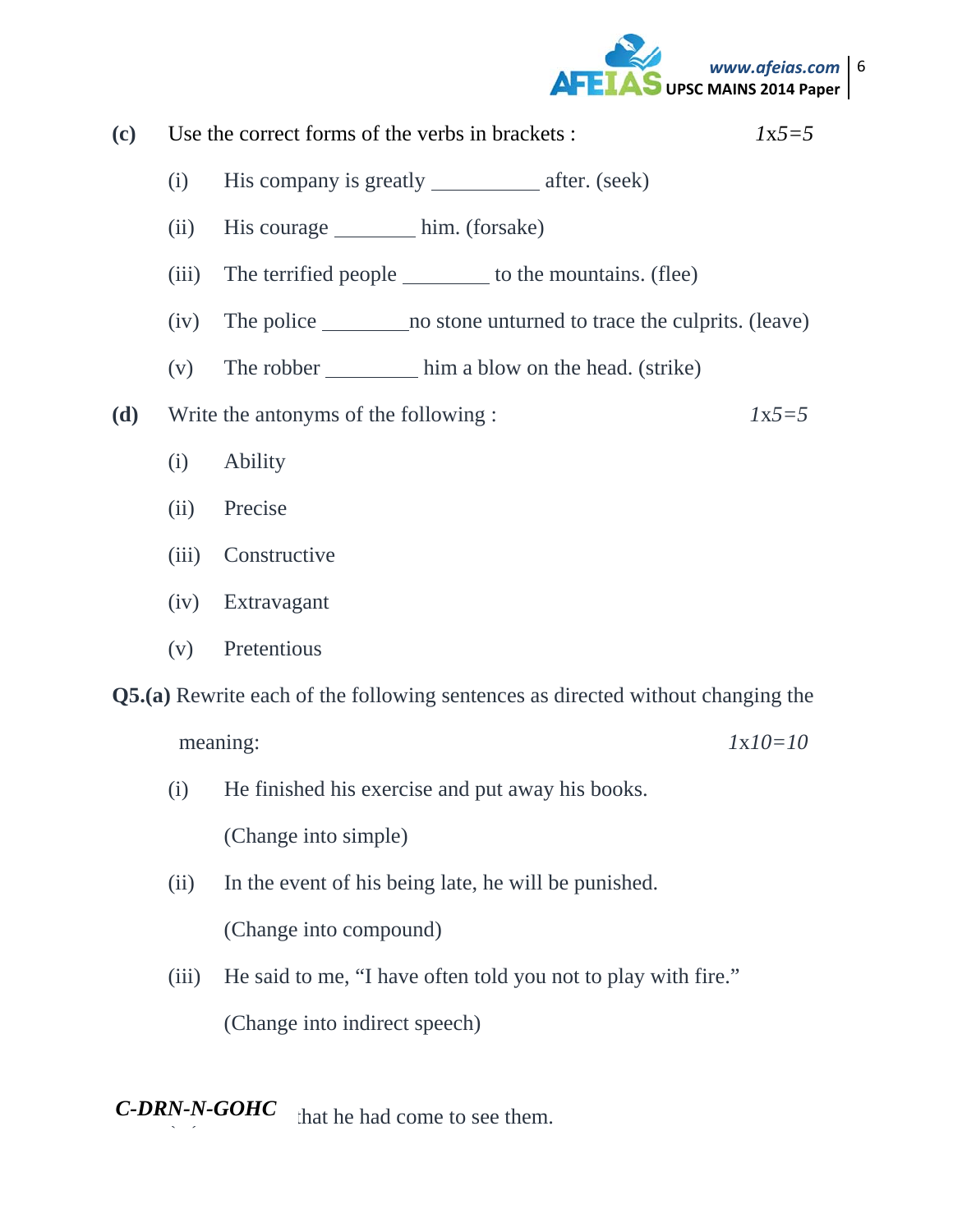

(Change into direct speech)

- (v) He drove too fast for the police to catch. (Remove 'too')
- (vi) The audience loudly cheered the Mayor's speech. (Change into passive voice)
- (vii) A reward was given to him by the Governor.

(Change into active voice)

(viii) Sita is not one of the cleverest girls in the class.

(Change into comparative degree)

(ix) I was doubtful whether it was you.

(Change into negative form)

(x) It is sad to think that youth should pass away.

(Change into exclamatory sentence)

- **(b)** Use each of the following words to make a sentence that brings out their meaning clearly. Do not change the form of the words. (No marks will be given for vague and ambiguous sentences)1x5=5
	- (i) gratitude
	- (ii) flavour
	- (iii) explosion
	- (iv) dismal
	- (v) clumsy

#### *C-DRN-N-GOHC*

(c) Choose the appropriate word to fill in the blank:  $1x5=5$ 

(i) He got a\_\_\_\_\_\_ blow from his enemy. (deadly/deathly)